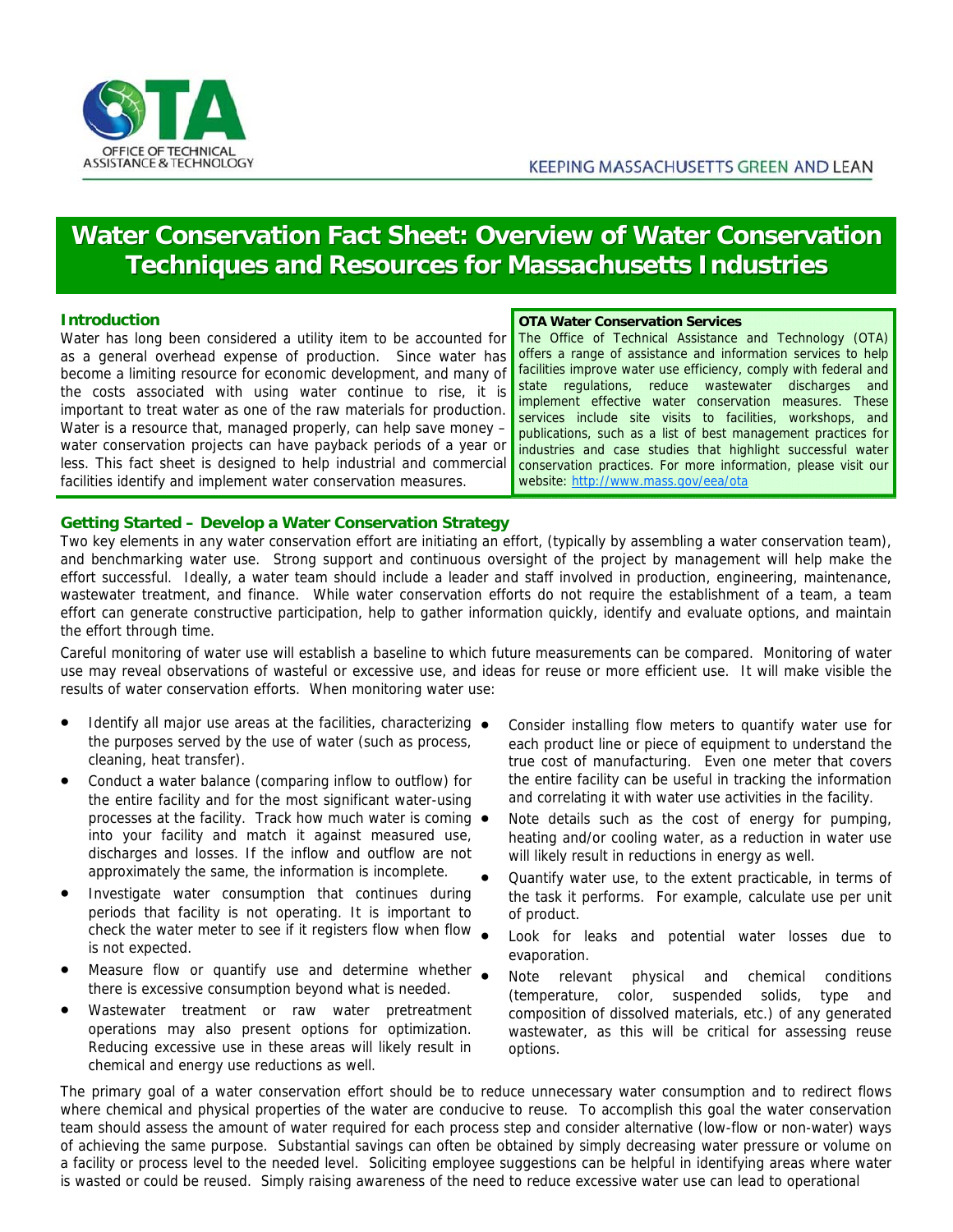improvements. Information on water conservation is available through vendors, trade associations, consultants, and government agencies.

## **Water Conservation in Industrial Operations**

Water is commonly used for cooling, heating, washing, or as a carrier of dyes, pigments and coatings. The sections that follow detail water conservation options that are common to many industrial operations.

## **Rinsing**

A major industrial use of water is for rinsing. Improving rinse tank design, sizing tanks properly, evaluating alternative rinse tank configurations, and utilizing available control techniques can help to minimize wastewater generation from rinsing operations.

- Utilize spray rinses with fog or atomizing nozzles instead of bath or flood rinses.
- Employ multiple tank countercurrent rinsing techniques, which can reduce water consumption by up to 90% compared to conventional single-stage rinse systems.
- Allow sufficient time for dripping or employ an air-knife to reduce dragout from cleaning tanks to rinse tanks.
- Optimize water flow to rinse tanks by installing conductivity, pH, or turbidity meters or other contaminant measuring devices; only add water when the contaminant level reaches a set level.
- Use air, ultrasonic, or mechanical agitation to improve efficiency of rinsing operations.
- Switch from continuous to on-demand rinsing by using motion sensors or programmable logic controls.
- Select the minimum sized tank appropriate for all parts/ products.

#### **General**

- Educate employees; change water use culture.
- Utilize non-chemical/non-aqueous cleaning methods where possible. These could include:
	- Low or no water clean-up mop, sweep, squeegee, or brush to pre-clean
	- Vacuuming
	- Blow-off
	- Steam cleaning
- Install water-saving fixtures where possible.
- Have a routine maintenance program for leak identification and repair.
- Turn off all water-consuming equipment when not in use.
- Install flow restrictors.
- Plan in advance for restrictions on water use, addressing both process water and outdoor watering
- Use employee incentives reward employees for identifying ways to reduce water use.

## **Cooling Towers**

- Develop and implement a scale, corrosion, and bio-fouling protection plan.
- Determine whether cooling towers are appropriately sized for the cooling load.
- Reuse water from other areas as make-up water.
- Regularly maintain and clean evaporative surfaces.

#### **Recovery for Reuse**

Reusing process water in another area with less stringent water quality requirements can be a cost-effective option.

- Hard-pipe used water streams from wastewater treatment to other production areas where the chemical and physical properties of the water are compatible.
- Design a system to collect, treat, store, and reuse water as an integral part of operations. Simple filtration and/or separation systems can be implemented to make water compatible for reuse.
- Reuse final rinse water for initial cleaning in batch operations.

## **Steam Systems**

Water use by boilers will vary with boiler size, steam use, and condensate return. Proper use and maintenance of boilers will reduce water use.

- Develop a regular inspection and maintenance schedule for steam traps, steam lines, and condensate pumps.
- Ensure proper water treatment to prevent corrosion.
- Install a condensate return system.
- Automate the blowdown system based on conductivity measurements or concentrations of total dissolved solids (measured as conductivity, pH, silica or phosphate).
- Automate chemical feed system(s).

#### **Non-Contact Cooling Water**

Non-contact cooling water is used in a production process for cooling the equipment, process, or product. Typically, contaminant concentration is low and the water can be reused many times.

- Install a recirculating (closed-loop) cooling system.
- Recycle non-contact cooling water through a chiller or cooling tower for reuse.
- Insulate cold water piping.
- Check entering and exiting water temperatures to ensure they are within the manufacturer's recommendations. If possible, set the water flow rate near the minimum required by the manufacturer.
- Regularly clean heat exchange coils.
- Many reuse cycles may necessitate use of biocides to address biological growth; biocides may have wastewater discharge permit implications.
- Utilize automatic controllers to monitor the concentrations of dissolved solids and pH and bleed or add chemicals as necessary.
- Evaluate drift losses. If excessive, install drift eliminators or repair existing equipment.
- Minimize blowdown by increasing the concentration ratio.
- Utilize mechanical water treatment to increase cycles of concentration.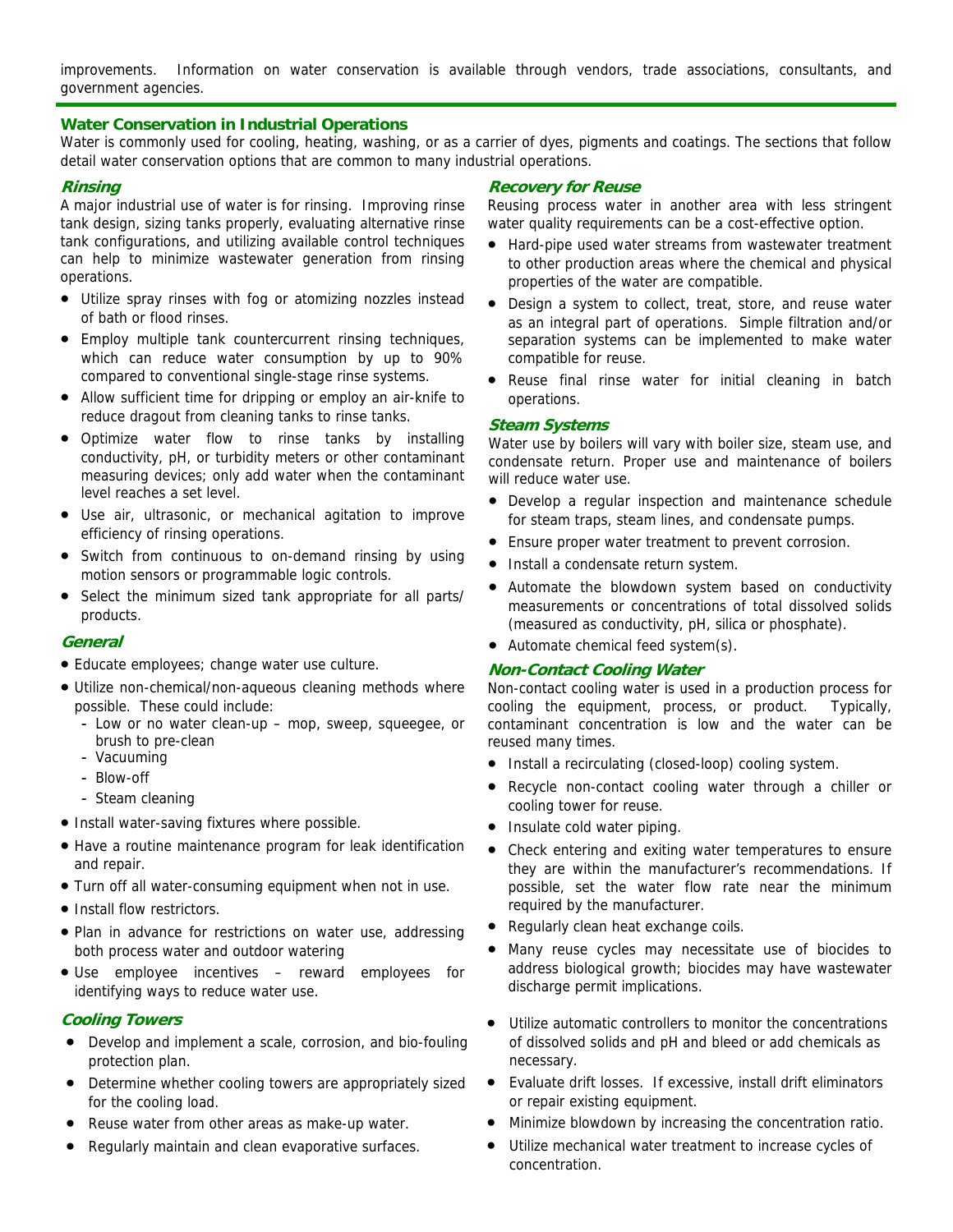## **Systems and Technologies to Save Water**

Advanced technologies can result in substantial water and financial savings for certain high volume and/or high purity applications. These technologies include:

## Closed-Loop/Zero Discharge Systems

If facilities are facing limited water supplies and/or limited discharge capacities or if the stability (thermal, ionic, etc.) of the incoming water stream is crucial to operations, a closed-loop system may be a technically and economically viable option. The technologies for a closed-loop system may include membrane filtration, deionization beds, or distillation. Closed-loop systems greatly reduce fresh water needs, as well as the load on the local wastewater treatment facility. It is possible that a closedloop system can increase energy consumption and generate sludges which will be subject to hazardous waste regulations. However, such systems can offer significant quality and productivity improvements by providing a reliable stream of contaminant-free water. Closed-loop systems are best considered at the planning stages for a new production line or facility.

## Clean-in-Place Systems (CIP)

CIP systems are typically automated systems that clean the interior surfaces of pipes, vessels, process equipment, and associated fittings without disassembly. Modern CIP systems have evolved to include fully automated systems with programmable logic controllers, multiple balance tanks, sensors, valves, heat exchangers, data acquisition and specially designed spray nozzle devices. CIP systems can be made and operated to optimize the use of water, solvents, chemicals, and other materials that are used to clean process equipment.

#### Efficient Membrane Filtration Systems

Simple bag filtration (down to 3 microns and higher) can yield water that can be reused for the same process or other processes. When soluble contaminant levels are high, or high-quality water is required, sophisticated and expensive filtration systems that use micro-, ultra-, or nano-filters or reverse osmosis to treat wastewater can be utilized. Industries that require high purity water often employ such systems for water reclamation. Like closed-loop systems, membrane systems increase energy consumption due to pump use, and the removed solids and filters may pose waste management compliance issues.

## **Reclaimed Water**

Reclaimed water is wastewater that has been treated at a wastewater treatment plant so that the water can be used again for various applications excluding drinking water. The use of reclaimed water will reduce the pressure on the existing water supply. In March 2009, The Massachusetts Department of Environmental Protection (MassDEP) promulgated regulations 314 CMR 20.00, the "Reclaimed Water Permit Program and Standards" (http://www.mass.gov/dep/service/ regulations/314cmr20.pdf). These regulations include a permitting program for the construction of a reclaimed water system as well as some requirements for the reuse, sale and distribution of reclaimed water.

Facilities close to their local wastewater treatment plant may want to explore the use of reclaimed water, if the total cost of the water is justifiable. MassDEP may authorize reclaimed water uses for irrigation of parks and playgrounds, landscaping in nonresidential developments and cemeteries, highway landscaping and as cooling water. There are other state requirements; for example, piping must conform to the Massachusetts Uniform Plumbing Code, 248 CMR 10.00 and there shall be no cross connections between a reclaimed water system and a potable water system. Facilities should consult with MassDEP before committing to use reclaimed water.

## **Energy and Water**

Moving and heating water requires large amounts of energy. While some of this energy can be reclaimed through the use of heat exchangers, reducing water consumption can reduce corresponding energy demands. In addition, sizing both heating and cooling systems appropriately, based on necessary loads, will reduce water consumption in boilers and cooling towers. Conducting both water and energy audits will help to optimize your facility's use of these resources. Information on energy conservation measures is available on **OTA's energy conservation web site**.

## **Sanitary**

While sanitary water use may comprise a small percentage of water use, it still presents opportunities for conservation. In addition, these changes may help to remind workers about the company's overall efforts on water conservation:

#### **Toilets**

Replace older toilets with more efficient models or  $\bullet$ install dual-flush adapters.

#### Urinals

- Replace with new, ultra-low-flush or non-water using models.
- Retrofit siphonic jet urinals by installing timers.

#### Faucets

- Retrofit with aerators or flow restrictors.
- Replace older faucets with models designed to curb excessive use (automatic on and off self-closing and Infrared and ultrasonic faucets).

#### **Showers**

Retrofit with aerators, flow restrictors, or low flow showerheads.